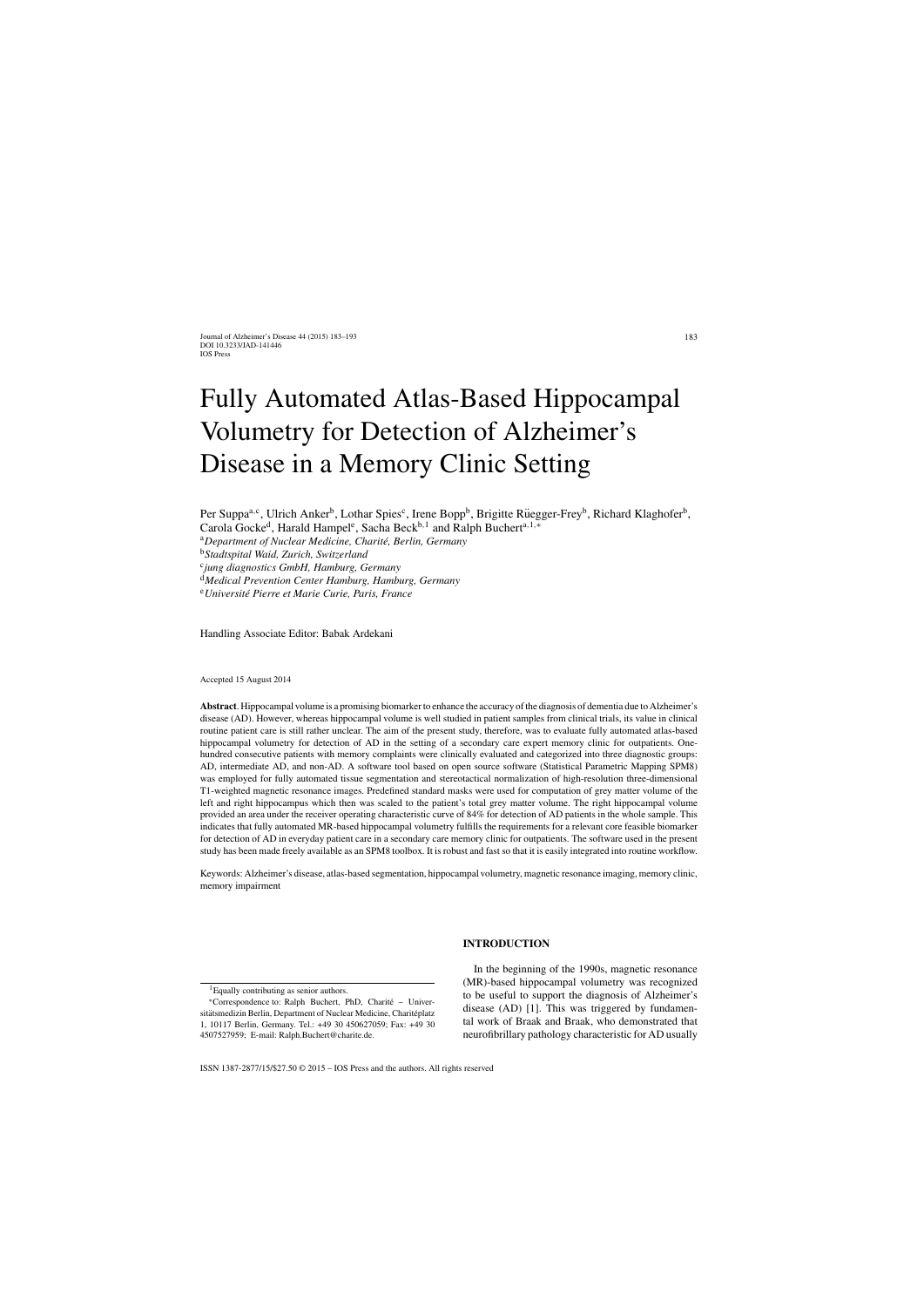begins in the medial temporal lobe, particularly in the entorhinal cortex and in the hippocampus [2]. This results in a similar pattern of grey matter (GM) atrophy which can be detected by structural MR imaging. Since then, numerous studies have been published and reviewed [3, 4] to further explore usefulness and implications of MR-based hippocampal volumetry [5–9].

Recently, the interest in this field has been further strengthened by the National Institute on Aging-Alzheimer's Association (NIA-AA) guidelines which suggest hippocampal volumetry as biomarker both in the diagnostic process for early AD [11] and in the evaluation of dementia [12] (see also [10]). To date, assessment of hippocampal atrophy is based on visual inspection and visual rating scales in most institutions [13, 14]. Inter-rater variability, a main limitation of visual rating scales in clinical patient care, might be eliminated by quantitative characterization of hippocampal atrophy. The gold standard for volumetric assessment of the hippocampus is its manual segmentation. However, manual segmentation is also prone to significant variations between centers and operators performing the task [8]. In addition, manual segmentation is very time consuming and, therefore, it is not compatible with the workflow in clinical routine patient care. Fully automated tools eliminate interoperator variability [15–17]. Hippocampal volumes estimated by fully-automated atlas-based segmentation approaches with rather short computation time are in good quantitative agreement with manual segmentation [18, 19]. Therefore, fully automated methods have the potential to support the diagnosis also in the clinical setting [20].

However, most studies of hippocampal volumetry for the detection of AD have been performed in highly screened populations. For widespread clinical acceptance it is mandatory to validate hippocampal volumetry in populations representing everyday clinical routine in which the presence of other pathologies and comorbidities is the norm rather than the exception.

In light of this, the aim of the present study was to investigate the accuracy of fully automated atlas-based hippocampal volumetry to detect AD in a heterogeneous population of patients of a memory clinic.

# **PATIENTS AND METHODS**

#### *Patients*

The memory clinic of the Stadtspital Waid in Zurich is one of the largest specialty clinics in Switzerland with approximately 300 new patients per year referred from primary care providers for evaluation of subjective or objective memory complaints or other neurocognitive disorders. One-hundred consecutive patients who had presented with memory complaints between 1 January 2010 and 31 December 2010 were included retrospectively in the present study. Patients were included, when (i) a clinical diagnosis was obtained according to the standard diagnostic procedure of the Stadtspital Waid and was clearly stated in the report and (ii) high-resolution MR imaging had been performed. No further selection criteria were applied. In particular, there was no exclusion criterion with respect to the MR image quality. The standard diagnostic procedure of the Stadtspital Waid comprises anamnesis and a caregiver report, clinical examination, routine blood testing, and a battery of standardized and established neuropsychological tests. Diagnoses are made in consensus by an interdisciplinary board using established clinical criteria to identify AD both in subjects with mild cognitive impairment (MCI) [11, 21–24] and in patients with dementia [12].

Patients were categorized into three subgroups based on clinical judgment and in line with core clinical criteria: (i) AD, (ii) intermediate AD, and (iii) non-AD. The "AD" subgroup comprised patients with probable AD according to McKhann et al. [12] and patients with MCI consistent with AD according to Albert et al. [11]. The "non-AD" group included patients with subjective cognitive impairment (SCI), patients with MCI inconsistent with AD [11, 23, 24], and patients with dementia due to suspected neurodegenerative disease other than AD, such as frontotemporal dementia, or other neurological or psychiatric disorders, such as Parkinson's disease. All remaining patients were categorized into the "intermediate AD" group. These were patients with dementia or MCI who did not show sufficient clinical evidence of AD (to be categorized into the "AD" group) nor of any other specific disease (to be categorized into the "non-AD" group). The "intermediate AD" category reflects the difficulties of clinical diagnostics in everyday routine in a secondary care expert memory clinic for outpatients. The categorization as "intermediate AD" should not be confused with the diagnosis of possible AD according to [12]; it includes patients with possible AD but also more unclear cases. MR images were not used for the diagnosis except for the exclusion of non-neurodegenerative causes of the cognitive complaints such as stroke or brain tumor. Details of the subgroups are presented in Table 1.

The study protocol fulfilled the requirements of the local ethical committee of Zurich and was approved by the Institutional Review Board (IRB) of the Stadtspital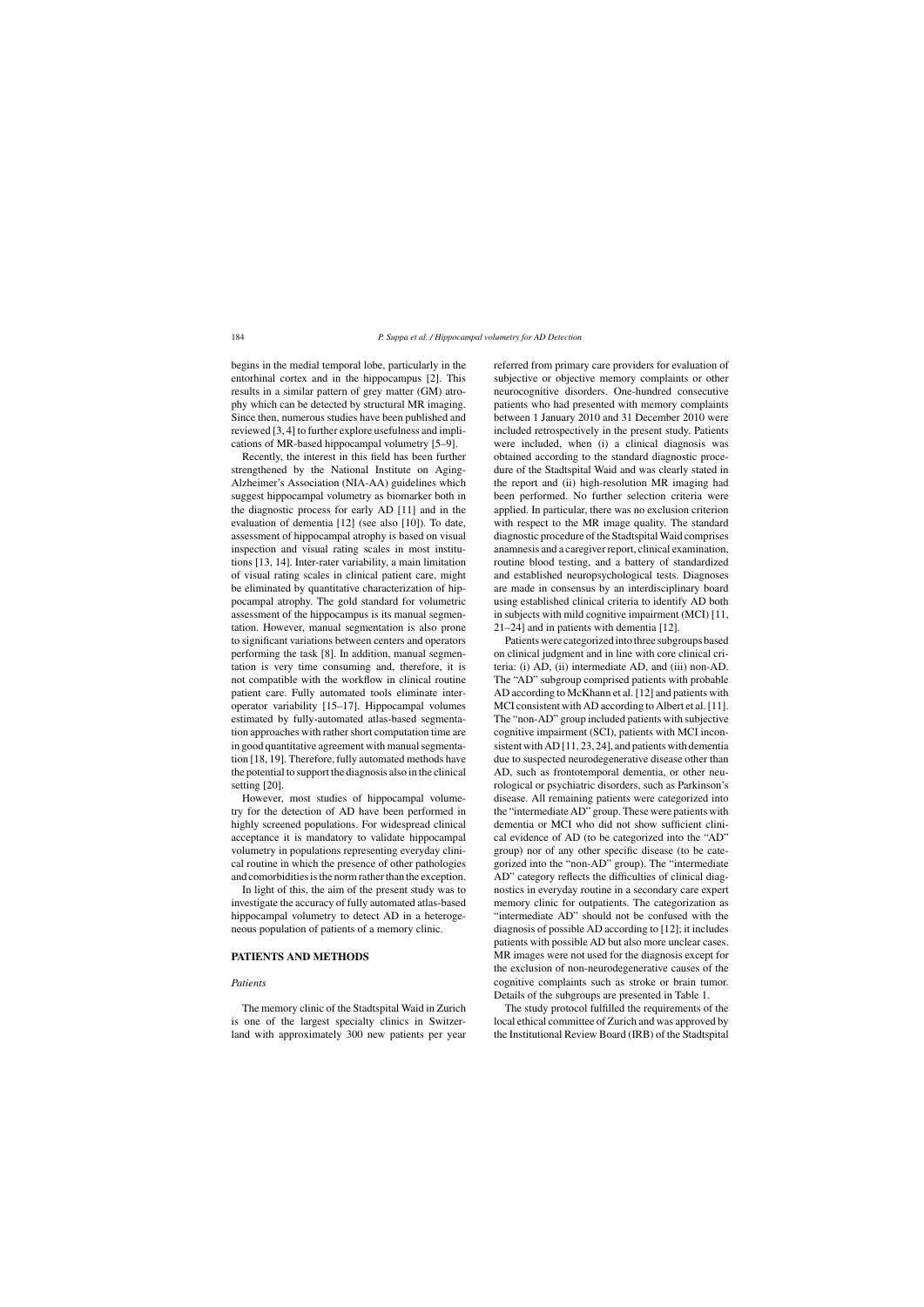| either mild cognitive impairment or dementia. Ranges are given in square brackets, standard deviations are given in round brackets. MMSE,<br>Mini-Mental State Examination |              |                            |                              |  |  |
|----------------------------------------------------------------------------------------------------------------------------------------------------------------------------|--------------|----------------------------|------------------------------|--|--|
|                                                                                                                                                                            | non-AD       | Intermediate AD            | AD                           |  |  |
| number of patients                                                                                                                                                         | 35           | 21                         | 44                           |  |  |
| objective memory deficits                                                                                                                                                  | 22           | 21                         | 44                           |  |  |
| subjective cognitive impairment                                                                                                                                            | 13           | $\Omega$                   | $\Omega$                     |  |  |
| Age: mean (range) [years]                                                                                                                                                  | $67$ [42-85] | 78 $[60-92]^{++++}$        | 79 [64-91] <sup>+++++</sup>  |  |  |
| MMSE: mean (range)                                                                                                                                                         | $27$ [6-30]  | $25$ [16-30]               | 21 [13-29]                   |  |  |
| Clock drawing test mean (range)                                                                                                                                            | $6 [0 - 7]$  | $5 [2 - 7]$                | $4 [0 - 7]$                  |  |  |
| $GMV$ [ml]                                                                                                                                                                 | 613 (95)     | $565(65)^+$                | $538(59)$ <sup>++++</sup>    |  |  |
| $TIV$ [ml]                                                                                                                                                                 | 1501 (148)   | 1493 (166)                 | $1415(134)$ <sup>+</sup>     |  |  |
| $HVL$ [ml]                                                                                                                                                                 | 3.05(0.60)   | $2.57(0.47)^{++}$          | $2.18(0.42)^{+++}$           |  |  |
| $HVR$ [ml]                                                                                                                                                                 | 3.09(0.59)   | $2.55(0.47)^{++}$          | $2.09(0.41)$ <sup>+++</sup>  |  |  |
| $HV$ [ml]                                                                                                                                                                  | 6.14(1.17)   | $5.12(0.88)$ <sup>++</sup> | $4.27(0.75)^{+++}$           |  |  |
| $HVLad$ [ml]                                                                                                                                                               | 3.05(0.37)   | 2.95(0.44)                 | $2.75(0.50)^{++}$            |  |  |
| $HVRad$ [ml]                                                                                                                                                               | 3.09(0.37)   | 2.89(0.50)                 | $2.62(0.49)$ <sup>+++</sup>  |  |  |
| $HV_{ad}$ [ml]                                                                                                                                                             | 6.14(0.71)   | 5.84(0.89)                 | $5.37(0.93)^{+++}$           |  |  |
| HVL/GMV [per mille]                                                                                                                                                        | 4.97(0.54)   | 4.58(0.81)                 | $4.08(0.78)$ <sup>+++</sup>  |  |  |
| HVR/GMV [per mille]                                                                                                                                                        | 5.02(0.40)   | $4.56(0.87)$ <sup>+</sup>  | $3.90(0.72)^{+++}$           |  |  |
| HV/GMV [per mille]                                                                                                                                                         | 9.99(0.86)   | $9.14(1.61)^+$             | 7.98 $(1.38)$ <sup>+++</sup> |  |  |

Table 1 Clinical characterization and results of fully automated MR-based volumetry. Patients with objective memory deficits include patients with

 $+p < 0.05$ ,  $+p < 0.005$ ,  $+++p < 0.0005$ ,  $++++p < 0.00005$  versus non-AD.

Waid. All procedures were done in accord with the Helsinki Declaration of 1975.

#### *Image acquisition*

MR imaging had been performed at the Stadtspital Waid with a Siemens Avanto 1.5 T (Siemens Erlangen, Germany) deploying 3D T1-weighted magnetization prepared rapid gradient echo (MPRAGE) with two slightly different acquisition protocols. 89 patients were scanned using protocol A: TR 1900 ms, TE 3.1 ms, TI 1100 ms and a flip angle of 15◦. Eleven patients (8 ADs, 2 non-ADs, 1 intermediate AD) were scanned using a second protocol (B): TR 980 ms, TE 2.95 ms, TI 600 ms and a flip angle of 15◦. An isotropic voxel grid of 1 mm and 176 sagittal slices were used throughout. All scans were performed without contrast agent. Acquisition time was less than 5 min.

#### *Image segmentation*

MR images were segmented and stereotactically normalized to the Montreal Neurological Institute (MNI) space using a combined segmentation and registration approach [25] as implemented in the Statistical Parametric Mapping 8 (SPM8) software package (Wellcome Trust Centre for Neuroimaging, London, UK). Preexisting, freely available prior tissue probability maps for GM, white matter (WM), and cerebrospinal fluid (CSF) were used to assist segmentation and registration [26]. The default setting of the unified segmentation engine was used as described in Arlt et al. [27]. The unified segmentation approach yields stereotactically normalized component images of GM, WM, and CSF with a voxel volume of 1 mm. Modulation was applied to preserve the volumes of the component images after stereotactical normalization.

Computation time for segmentation of a single data set was less than four minutes on an Intel Core 2 Duo CPU with 3.33 GHz and 8 GB RAM.

#### *Volumetry*

Hippocampal GM volume (HV) was calculated by multiplying the subject's GM component image with a predefined binary mask from a freely available atlas [28] and then summing over all voxel intensities. Hippocampus masks for the left and the right hemisphere were used separately yielding two sub-volumes for each brain hemisphere, HVL and HVR, respectively. The masks comprise the Cornus ammonis (CA1-CA4, in the following summarized as CA) and Fascia dentata (FD) substructures as defined by Amunts and coworkers [29] and feature an isotropic resolution of 1 mm (Fig. 1). Volumes of the binary hippocampus masks are 6.7 ml and 6.9 ml for the left and right hemisphere, respectively. Total HV was obtained by summing the GM volume within both masks.

Total grey matter volume (GMV), total white matter volume (WMV), and total cerebrospinal fluid volume (CSFV) were calculated by summing up all voxel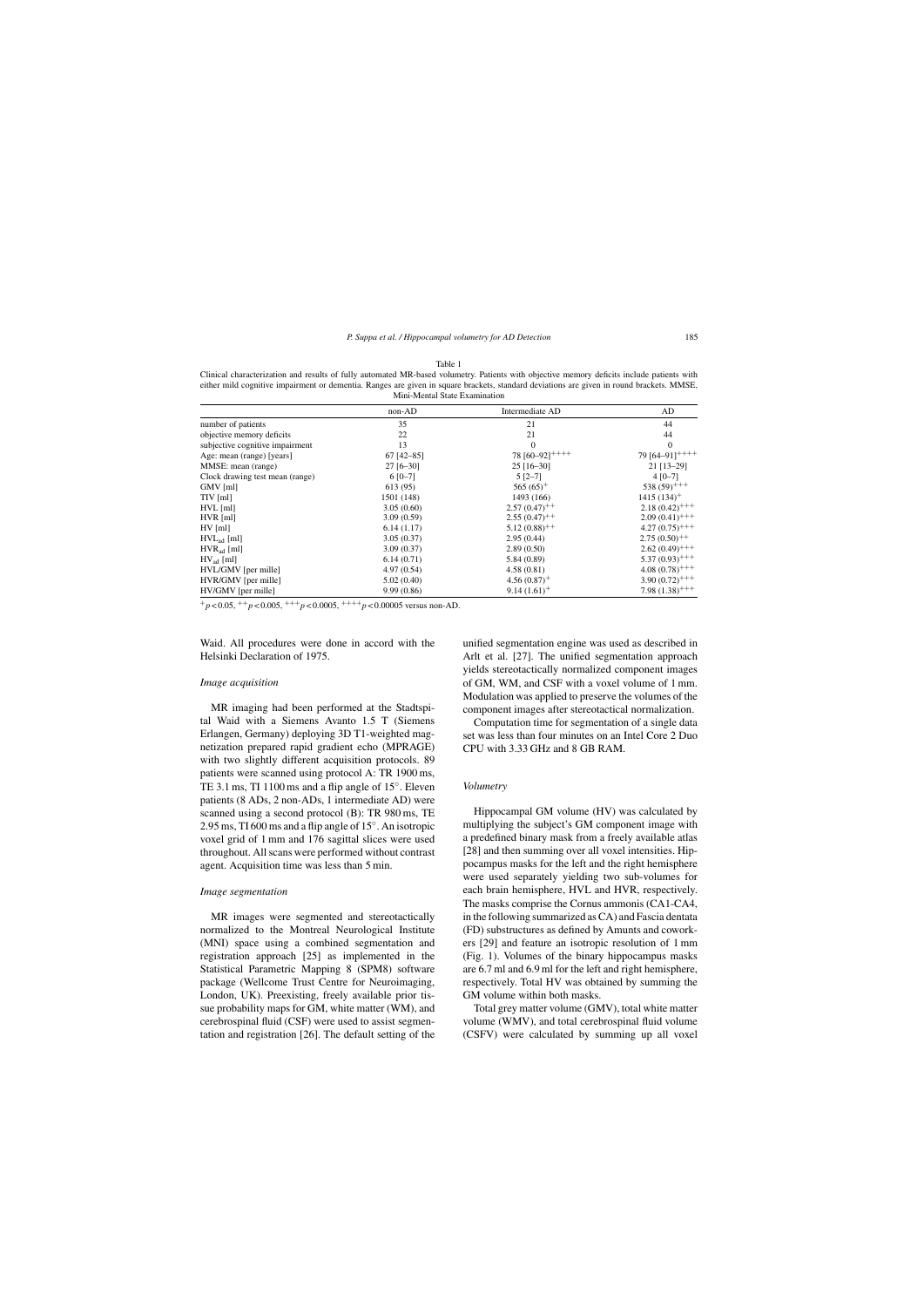

Fig. 1. Coronal views of brain parenchyma normalized to MNI space of two patients in radiological convention (left is right). White contours delineate the region of the hippocampus mask for left and right hemisphere. Numbers are the coordinates of the slices in MNI space. A) 74 years old male non-AD patient with MCI. B) 74 years old male with AD.

intensities of the stereotactically normalized and modulated component images of the corresponding tissue class. Total intracranial volume (TIV) was computed as GMV+WMV+CSFV.

## *Correction for TIV and age by bilinear fitting*

TIV and age are widely used as covariates to minimize additional variance due to inter-subject differences in head-size and GM loss in the hippocampus associated with normal aging [8].

To account for these confounders in the present study, HVL, HVR, and HV were fitted by a bilinear model with age and TIV as independent variables to an independent sample of healthy subjects from a pool of cognitively normal subjects (control group) undergoing whole body MR imaging as part of a check-up program at a medical prevention center in Hamburg, Germany. Subjects were excluded if they had a history of or current neurological or psychiatric disease or if there were abnormal findings in the brain MR image according to visual inspection by an experi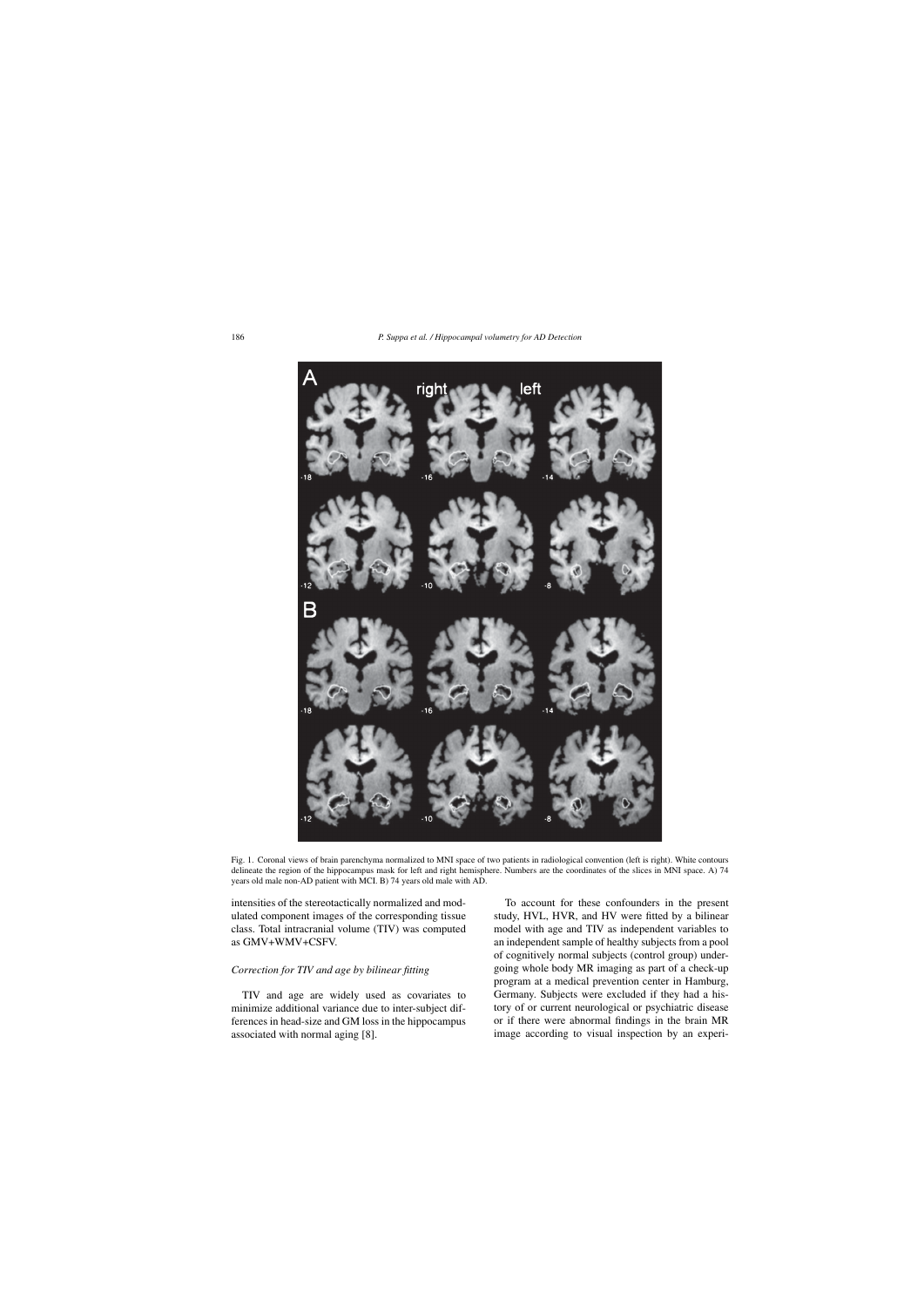enced radiologist (C.G.). A total of 218 subjects were included. 3D MPRAGE images had been acquired with a Siemens Avanto 1.5 T using protocol B as specified above. The sample covered a wide range of age from 18 to 85 years (mean age 62 years). HVL, HVR, and HV of an individual patient were then adjusted to the mean age and mean TIV of the control group using the following formulas:

$$
HVL_{ad} = HVL + a_{HVL} \cdot (\langle TIV \rangle - TIV)
$$

$$
+ b_{HVL} \cdot (\langle age \rangle - age)
$$

$$
HVR_{ad} = HVR + a_{HVR} \cdot (\langle TIV \rangle - TIV)
$$

$$
+ b_{HVR} \cdot (\langle age \rangle - age)
$$

$$
HV_{ad} = HV + a_{HV} \cdot (\langle TIV \rangle - TIV)
$$

$$
+ b_{HV} \cdot (\langle age \rangle - age)
$$

*TIV* and *age* represent TIV and age of the patient. *a*'s and *b*'s are the regression coefficients ( $a_{HVL} = 0.0018$ ) and  $b_{\text{HVI}} = -0.0107 \text{ mJ/year}$ ;  $a_{\text{HVR}} = 0.0017$ and  $b_{HVR} = -0.0102 \text{ ml/year}$ ;  $a_{HV} = 0.0035$  and  $b_{\rm HV} = -0.0209$  ml/year) from the bilinear fit to the control group, and ‹age› and ‹TIV› denote mean age and mean TIV in the control group (62 years and 1,464 ml).

#### *Scaling to individual GMV*

Total GMV might be used as substitute for both TIV and age as covariate. The rationale for this is that in healthy subjects (i) GMV is expected to scale directly with TIV, and (ii) loss of GM caused by healthy aging can be considered an indirect measure of the brain's age. Correction for GMV was performed by direct scaling, i.e., HVL, HVR, HV of a patient was divided by the patient's GMV yielding the ratios HVL/GMV, HVR/GMV, and HV/GMV. Ratios were specified in per mille. This scaling approach was tested in the control group.

# *Performance metric and discrimination of AD and non-AD*

The different biomarkers were first compared with respect to their potential for the differentiation between AD and non-AD (setup 1). Corresponding receiver operating characteristic (ROC) curves were generated for HVLad, HVRad, and HVad as well as for the ratios HVL/GMV, HVR/GMV, and HV/GMV. The area under the ROC curve (AUC) was calculated as primary performance measure. AUC calculation was performed according to the trapezoidal rule [41]. The 95% confidence intervals for AUCs were determined using the method described by Delong and coworkers [30]. The cut-off point for optimal discrimination is represented by the point on the ROC curve closest to the upper left corner.

Sensitivity, specificity and accuracy are proportions, thus confidence intervals were calculated using standard methods for proportions. The 95% confidence interval was approximated based on the Gaussian law by  $p \pm 1.96 \cdot \sqrt{p \cdot \frac{1-p}{N}}$ , where p is the value of the proportion and *N* is the sample size  $(N=79)$ . Values larger than one were truncated.

#### *Detection of AD or non-AD*

All biomarkers were further evaluated for the detection of AD in the whole patient sample (i.e., AD versus intermediate AD and non-AD, setup 2;  $N = 100$ ) and for the detection of non-AD in the whole patient sample (i.e., non-AD versus intermediate and AD, setup 3;  $N = 100$ ).

#### *Statistical analyses*

The mean age was compared between the three patient groups using univariate analysis of variance. *Post-hoc* testing was performed by Scheffé's or Tamhane's method depending on the result of Levene's test for equality of variances (which was accepted for p values greater than 0.05). The mean TIV was compared between the three groups using the general linear model with group as fixed factor, gender as random factor, and age as covariate. Further comparisons between two groups were performed using the homoscedastic or heteroscedastic unpaired two-sample *t*-test based on the result of Levene's test (Table 1). For ROC generation and analysis the open source R package pROC was used [31].

## **RESULTS**

There was a highly significant age difference between the groups  $(p < 0.0005)$ . The patients with clinically AD as well as the patients with clinically intermediate AD were significantly older than the non-ADs (Table 1). However, there was a considerable overlap between the three groups with respect to the age range. There was no difference of TIV between the groups after correction for gender and age  $(p = 0.149)$ .

Segmentation of MR images into GM, WM, and CSF worked properly in all cases (i.e., in the patient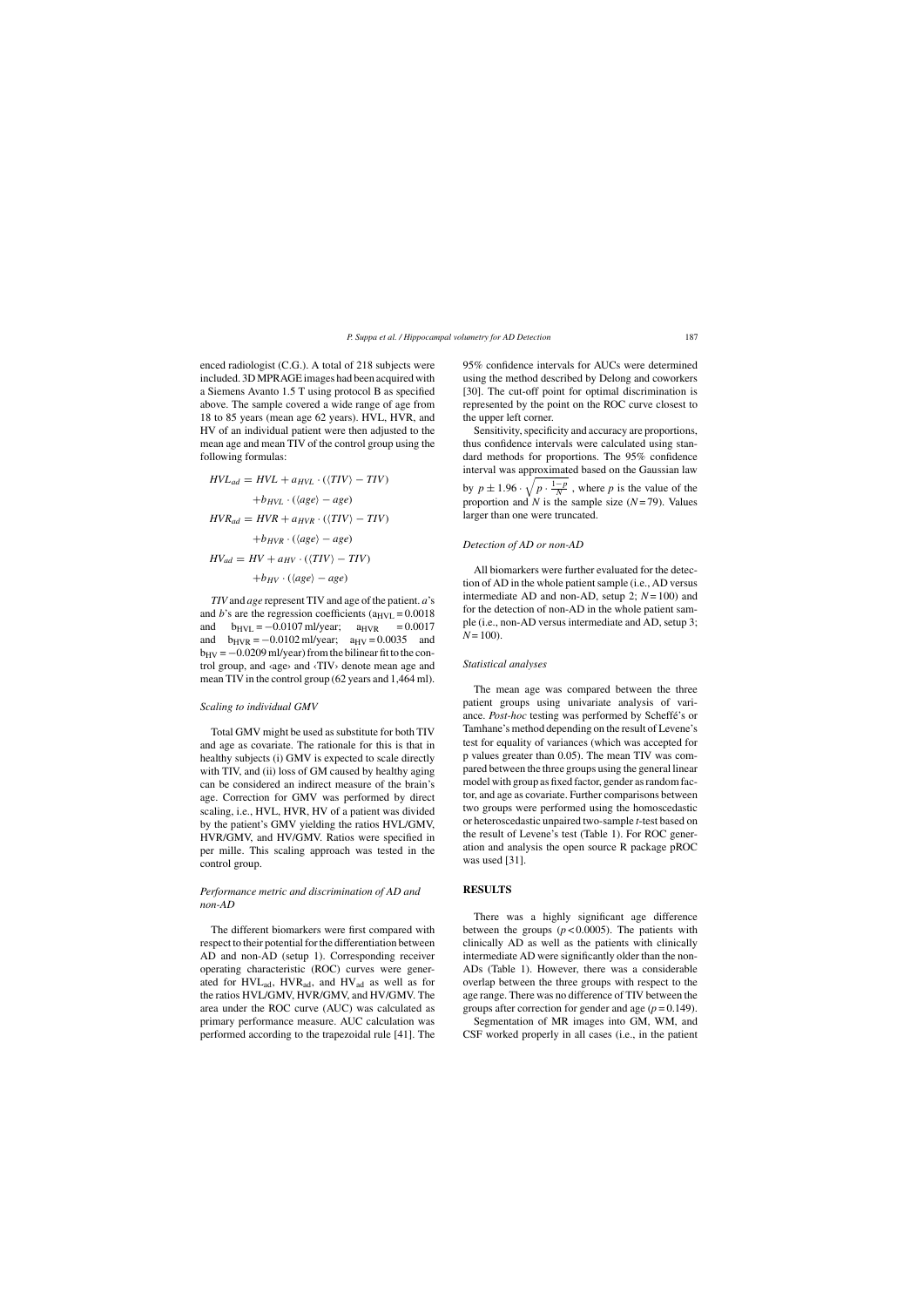population and in the control group) according to visual inspection. The volumetry results for GM are summarized in Table 1. There was a highly significant reduction of total GMV and hippocampal volumes (both with and without correction for head size and/or age) in patients with AD compared to non-ADs. Patients with intermediate AD presented with intermediate GMVs.

#### *Scaling to individual GMV*

There were strong positive correlations of hippocampal volumes with TIV in the sample of healthy subjects who had obtained MR imaging as part of a check-up at a prevention center:  $r = 0.63$ ,  $r = 0.60$ , and  $r = 0.64$  for HVL, HVR, and HV, respectively (all  $p < 0.000005$ ). In addition, there were weak but significant negative correlations of hippocampal volumes with age:  $r = -0.36$ ,  $r = -0.34$ , and  $r = -0.36$ , for HVL, HVR, and HV, respectively (all  $p$  $< 0.00005$ ).

Scaling to individual GMV removed both the correlation with TIV ( $r = -0.08$ ,  $p = 0.2574$ ;  $r = -0.10$ , *p* = 0.1235; and *r* = −0.10, *p* = 0.1380 for HVL/GMV, HVR/GMV, and HV/GMV, respectively) and age  $(r=0.08, p=0.2685; r=0.09, p=0.1792;$  and  $r=0.09$ , *p* = 0.1747 for HVL/GMV, HVR/GMV, and HV/GMV, respectively).



Fig. 2. ROC curves for HVL<sub>ad</sub> and HVL/GMV (upper left), HVR<sub>ad</sub> and HVR/GMV (upper right), and HV<sub>ad</sub> and HV/GMV (bottom) for the discrimination of ADs from non-ADs.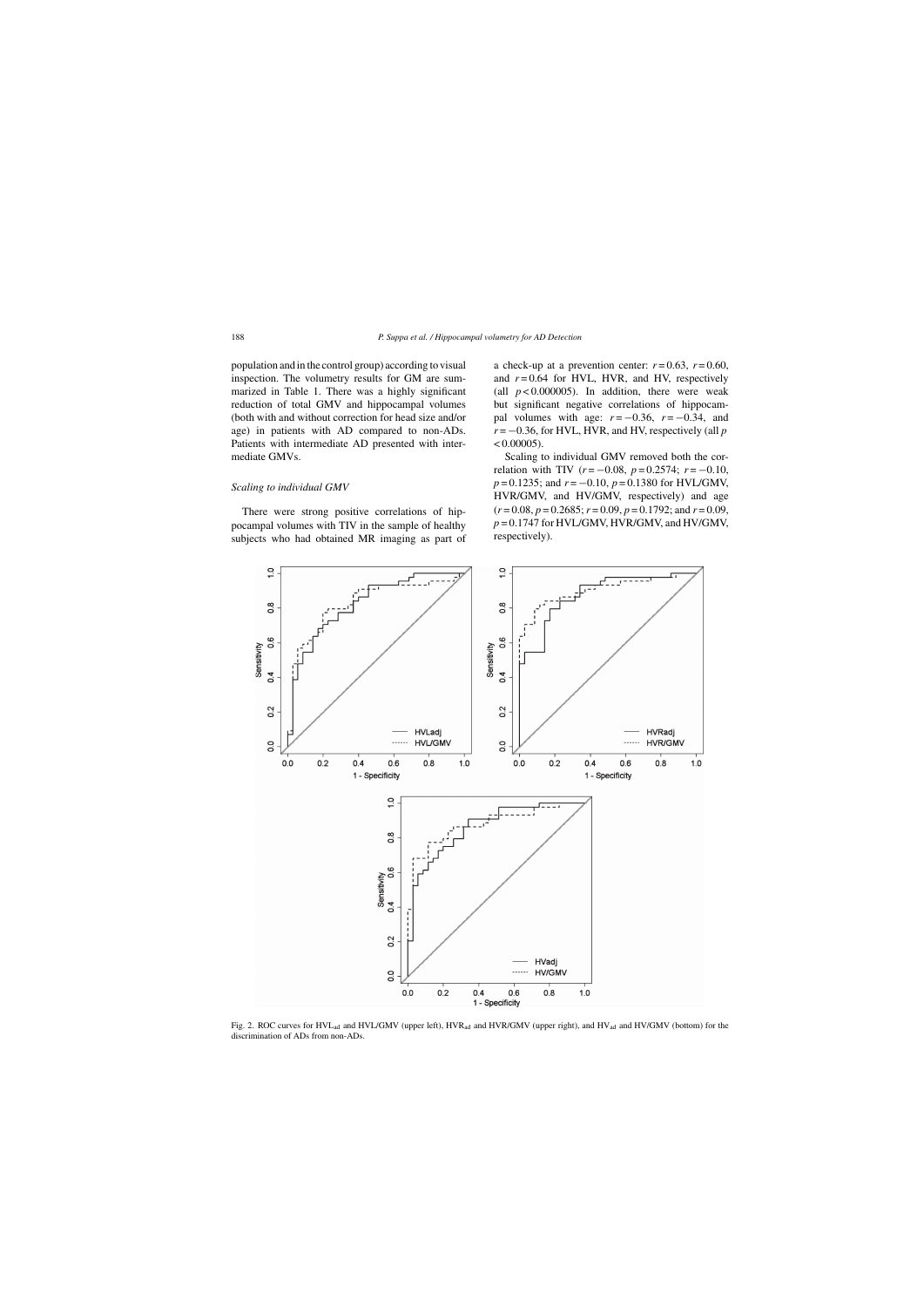| ×<br>۹<br>۹ |  |
|-------------|--|
|-------------|--|

Discrimination between AD and non-AD (setup 1). For each biomarker, AUC and the maximum accuracy are given together with sensitivity, specificity and cut-off value at maximum accuracy. 95% confidence intervals are given in brackets. pm is per mille

|                   | AUC                 | Accuracy            | Sensitivity         | Specificity         | $Cut-off$         |
|-------------------|---------------------|---------------------|---------------------|---------------------|-------------------|
| HVL <sub>ad</sub> | $0.82[0.73 - 0.92]$ | $0.75[0.65 - 0.85]$ | $0.68[0.58 - 0.78]$ | $0.83[0.75-0.91]$   | $2.63$ ml         |
| HVR <sub>ad</sub> | $0.88[0.80 - 0.95]$ | $0.81[0.72 - 0.90]$ | $0.80[0.71 - 0.89]$ | $0.83[0.75 - 0.91]$ | $2.77$ ml         |
| $HV_{ad}$         | $0.86[0.78 - 0.94]$ | $0.80[0.71 - 0.89]$ | $0.91[0.85 - 0.97]$ | $0.66[0.56 - 0.76]$ | 5.91 ml           |
| <b>HVL/GMV</b>    | $0.83[0.73-0.92]$   | $0.79$ [0.70-0.88]  | $0.77[0.68 - 0.86]$ | $0.80[0.71 - 0.89]$ | $4.65$ pm         |
| <b>HVR/GMV</b>    | $0.90[0.84 - 0.97]$ | $0.85[0.77-0.93]$   | $0.80[0.71 - 0.89]$ | $0.91[0.85 - 0.97]$ | 4.54 pm           |
| <b>HV/GMV</b>     | $0.88[0.80 - 0.95]$ | $0.83[0.75-0.91]$   | $0.77[0.68 - 0.86]$ | $0.89[0.82 - 0.96]$ | $9.15 \text{ pm}$ |

Table 3 Detection of AD in the whole patient sample (setup 2). pm is per mille

|                   | AUC                 | Accuracy            | Sensitivity         | Specificity         | $Cut-off$ |
|-------------------|---------------------|---------------------|---------------------|---------------------|-----------|
| HVL <sub>ad</sub> | $0.75[0.66 - 0.85]$ | $0.71[0.62 - 0.80]$ | $0.70[0.61 - 0.79]$ | $0.71[0.62 - 0.80]$ | $2.69$ ml |
| HVR <sub>ad</sub> | $0.81[0.73 - 0.90]$ | $0.76[0.68 - 0.84]$ | $0.75[0.67-0.83]$   | $0.77[0.69 - 0.85]$ | $2.70$ ml |
| $HV_{ad}$         | $0.79[0.70 - 0.88]$ | $0.75[0.67-0.83]$   | $0.61[0.51-0.71]$   | $0.86[0.79 - 0.93]$ | 4.95 ml   |
| <b>HVL/GMV</b>    | $0.77[0.67-0.86]$   | $0.73[0.64 - 0.82]$ | $0.80[0.72 - 0.88]$ | $0.66[0.57-0.75]$   | $4.69$ pm |
| <b>HVR/GMV</b>    | $0.84[0.75-0.92]$   | $0.80[0.72 - 0.88]$ | $0.80[0.72 - 0.88]$ | $0.80[0.72 - 0.88]$ | 4.54 pm   |
| HV/GMV            | $0.81[0.73 - 0.90]$ | $0.77[0.69 - 0.85]$ | $0.66[0.57-0.75]$   | $0.88[0.82 - 0.94]$ | 8.36 pm   |

Table 4 Detection of non-AD in the whole patient sample (setup 3). pm is per mille

|                   | AUC                 | Accuracv            | Sensitivity         | Specificity         | $Cut-off$ |  |
|-------------------|---------------------|---------------------|---------------------|---------------------|-----------|--|
| HVL <sub>ad</sub> | $0.79$ [0.69-0.88]  | $0.70[0.61 - 0.79]$ | $0.65[0.56 - 0.74]$ | $0.80[0.72 - 0.88]$ | $2.74$ ml |  |
| $HVR_{ad}$        | $0.83[0.75-0.91]$   | $0.75[0.67-0.83]$   | $0.71[0.62 - 0.80]$ | $0.83[0.76 - 0.90]$ | $2.78$ ml |  |
| $HV_{ad}$         | $0.82[0.73 - 0.90]$ | $0.79[0.71 - 0.87]$ | $0.86[0.79 - 0.93]$ | $0.66[0.57-0.75]$   | 5.91 ml   |  |
| <b>HVL/GMV</b>    | $0.77[0.67-0.86]$   | $0.75[0.67-0.83]$   | $0.69[0.60 - 0.78]$ | $0.80[0.72 - 0.88]$ | $4.65$ pm |  |
| <b>HVR/GMV</b>    | $0.82[0.74 - 0.90]$ | $0.80[0.72 - 0.88]$ | $0.68[0.59 - 0.77]$ | $0.91[0.85 - 0.97]$ | $4.55$ pm |  |
| HV/GMV            | $0.80[0.71 - 0.89]$ | $0.79[0.71 - 0.87]$ | $0.60[0.50 - 0.70]$ | $0.97[0.94 - 1]$    | $8.69$ pm |  |

# *Discrimination of AD and non-AD*

ROC curves for  $HVL_{ad}$ ,  $HVR_{ad}$ , and  $HV_{ad}$  as well as for HVL/GMV, HVR/GMV, and HV/GMV are shown in Fig. 2. Larger AUCs were obtained for hippocampal volumes scaled to GMV than for the hippocampal volumes adjusted for age and TIV based on the bilinear fit in the control group. The largest AUC was found for HVR/GMV, i.e., the scaled GMV of the right hippocampus ( $AUC = 0.90$ ). Corresponding accuracy was calculated to be 85% with sensitivity and specificity of 80% and 91%, respectively. Results are summarized in Table 2.

#### *Detection of AD or non-AD*

For detection of AD in the whole patient sample (setup 2) HVR/GMV provided an AUC of 0.84. Maximum accuracy and both sensitivity and specificity at maximum accuracy were all 80%. For detection of non-AD (setup 3) HVR/GMV provided an AUC of 0.82 with a maximum accuracy of 80% and corresponding sensitivity and specificity of 68% and 91%, respectively. Results for setup 2 and setup 3 are summarized in Tables 3 and 4.

## **DISCUSSION**

The present study evaluated freely available software for fully automated atlas-based hippocampal volumetry for the detection of AD in the setting of a secondary care memory clinic for outpatients. The method is based on the combined segmentation and stereotactical normalization approach implemented in the SPM8 software package and predefined masks for left and right hippocampus. The method worked properly in all subjects, i.e., visual inspection of the stereotactically normalized GM component images did not show obvious failures, although no patient was excluded based on technical constraints such as poor MR image quality. This demonstrates the robustness of the method with regard to standard 3D MPRAGE imaging on clinical scanners [42], which is an important prerequisite for use in everyday clinical routine.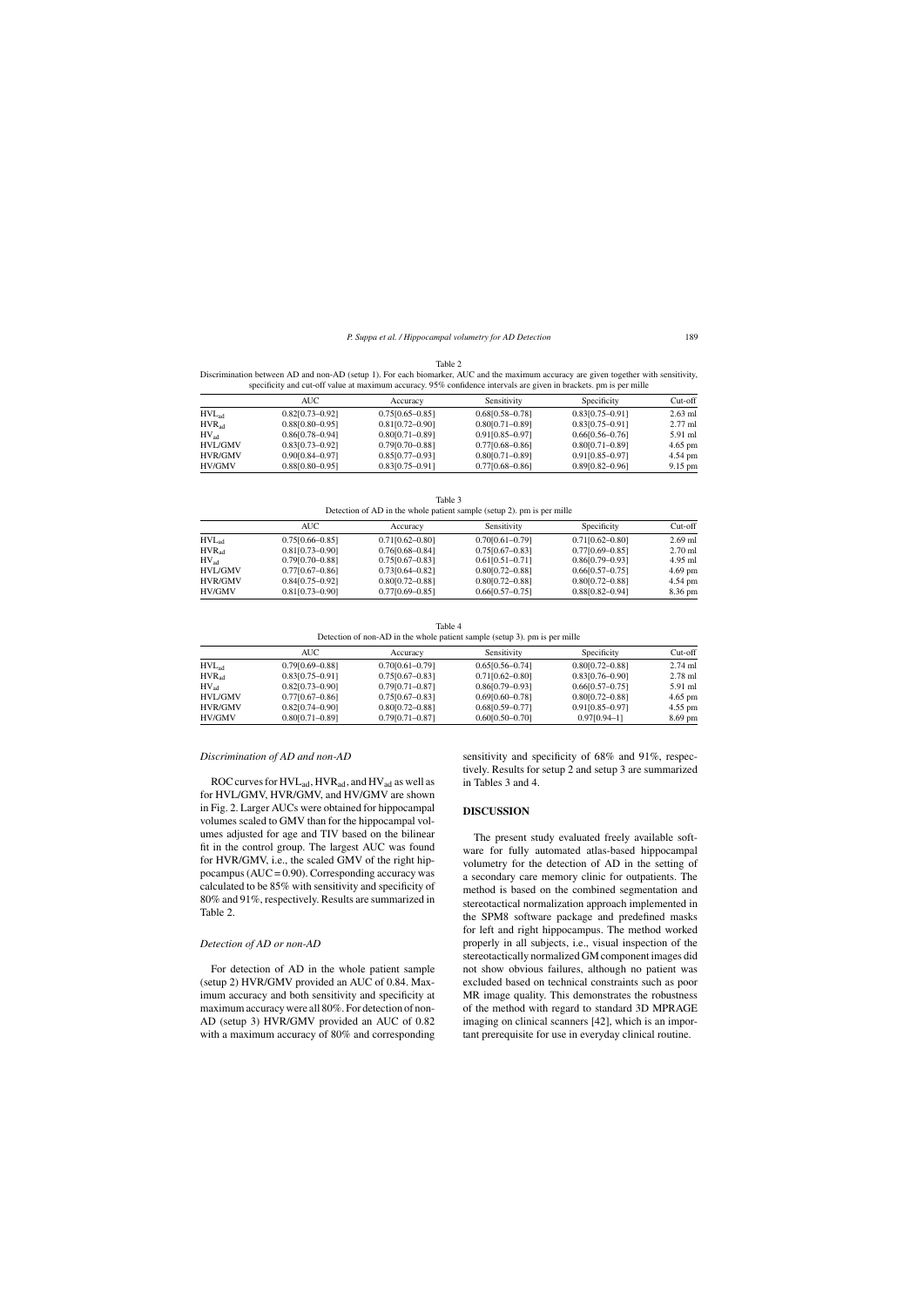On the other hand, it is evident that predefined standard masks for the hippocampus do not allow extraction of hippocampal volumes with the same accuracy as manual segmentation or more sophisticated and hence computationally expensive semi-automatic or automatic methods, such as FreeSurfer [32]. This is due to residual anatomical inter-subject variability after stereotactical normalization, which is more pronounced in case of strongly atrophic brains. However, the primary aim in clinical routine patient care is not most accurate volumetry but robust and readily available parameters that provide good diagnostic accuracy or predictive power. Clerx and co-workers recently have shown that fully automated atlas-based hippocampal volumetry indeed can provide the same power for prediction of AD than manual measurement [33].

Inclusion and exclusion criteria of the present study were relaxed to a minimum to make the patient sample as representative as possible for everyday clinical routine. In this respect this study differs from many previous studies on the use of hippocampal volumetry for the diagnosis of AD investigating rather highly screened patient samples. The present study also differs by the fact that there was no control group of healthy subjects included in the analyses. We do not consider this as a limitation of the present study. It rather reflects clinical routine in the memory clinic setting in which the task is detection of AD among patients with memory complaints and not the differentiation of patients with AD from healthy subjects.

Consensus guidelines require that a diagnostic biomarker to be useful in the clinical setting provides sensitivity for the detection of AD exceeding 80% and specificity for distinguishing AD from other dementias also exceeding 80% [34–36]. We found that GMV of the right hippocampus scaled to the patient's total GMV provided sensitivity and specificity of 80% and 91% for the differentiation of clinically AD from a heterogeneous group of non-AD patients including patients with SCI, non-amnestic MCI, or dementia caused by other neurodegenerative diseases than AD, for example frontotemporal dementia. This demonstrates that the technology is mature and qualifies as a diagnostic marker for use in clinical routine. Sensitivity and specificity for the detection of AD in the whole patient sample were slightly lower, but still reached 80%.

In order to investigate the impact of heterogeneity of the MR acquisition protocol we repeated the analysis using only the subgroup of 89 patients scanned according to protocol (A). As expected, we found a slightly better performance for all biomarkers, e.g., AUC for HVR/GMV of setup 2 improved from 0.84 to 0.85 and AUC for  $HVR<sub>ad</sub>$  from 0.81 to 0.84.

HV and GMV both were obtained by use of freely available software for fully automated image analysis. Thus, the method could be implemented without cost at any institution. To facilitate clinical use, we bundled the code and composed a SPM8 software toolbox, which is able to compute HVL, HVR, and GMV using the methodology described in this paper. The software (termed "HV") can be freely downloaded (<http://www.fil.ion.ucl.ac.uk/spm/ext/#HV>) and runs under SPM8's graphical user interface. Total computation time on a PC was less than four minutes. Therefore, the method can be easily integrated in the clinical routine workflow.

The right hippocampus provided better diagnostic accuracy than the left hippocampus. The following two points contributed to this finding (Table 1): (i) in the AD patients (both AD and intermediate AD), the right hippocampus was more strongly affected than the left one, (ii) in the non-AD group, the left hippocampus showed a slightly smaller volume than the right one (although both effects did not reach the level of statistical significance). The first point is in line with a large meta-analysis by Schroeter and co-workers who found statistically significant atrophy in AD patients compared to healthy controls in amygdala, anterior hippocampal formation, uncus, and (trans-)entorhinal area in both hemispheres, whereas the hippocampus (body, tail) showed significant atrophy in the right hemisphere only [37]. The second point most likely is related to the inclusion of patients with frontotemporal dementia in the non-AD group, since frontotemporal dementia causes more pronounced atrophy in most patients in the left hemisphere including the hippocampus [38, 39].

Patients with clinically AD or intermediate AD were significantly older than the non-AD patients (Table 1). This reflects the situation in clinical routine patient care, since the prevalence of AD strongly increases with age compared to most neurodegenerative diseases other than AD, such as frontotemporal dementia, which tend to occur at younger age than AD. However, the significantly different age between the diagnostic groups to be differentiated suggests that age should be taken into account when hippocampal volume is used as a biomarker, since hippocampal volume decreases with healthy aging. Not accounting for age would result in an overestimation of the diagnostic power of hippocampal volumetry. For the patient sample of the present study, uncorrected HVR provided an AUC of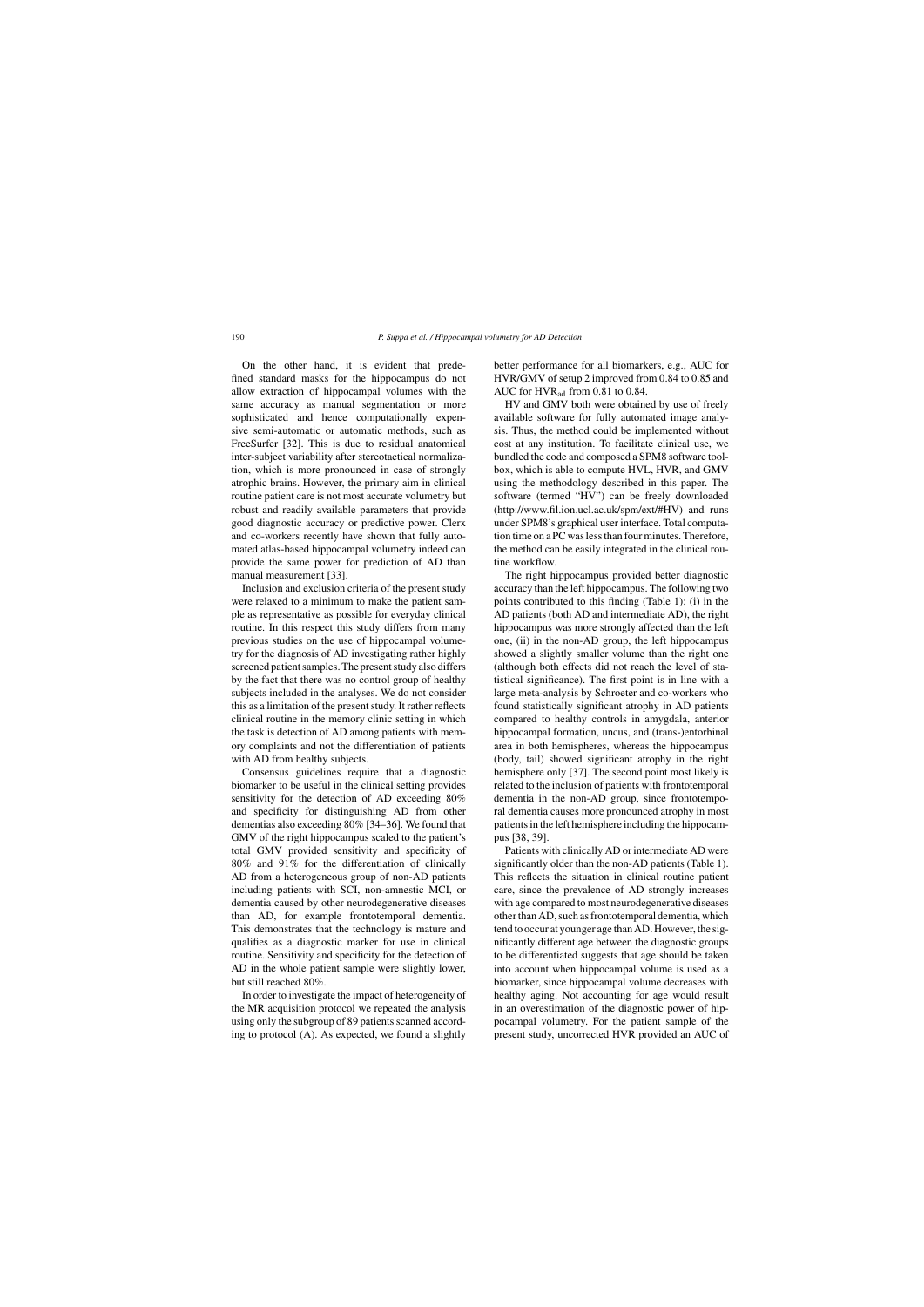0.92 for discrimination of AD from non-AD patients, i.e., slightly higher than HVR/GMV  $(AUC = 0.90,$ Table 2). Therefore, uncorrected hippocampal volume might be used to support the detection of AD in clinical settings in which the patients to be differentiated from AD are known to be younger than the patients with AD.

TIV is another important nuisance variable in hippocampal volumetry, since the hippocampal volume is expected to strongly correlate with TIV. This was confirmed by the present study in a large sample of healthy controls who had obtained MR imaging as part of a check-up program in a medical prevention center.

In order to account for age and TIV, we fitted a bilinear model with age and TIV as independent variables to the hippocampal volumes to an independent control group. The resulting regression functions were used to transform the hippocampal volumes of all patients to the same age and TIV. Alternatively, hippocampal volumes were scaled to individual total GMV. The latter removed the correlation of hippocampal volumes with both age and TIV in the large sample of healthy controls suggesting that GMV can substitute for both age and TIV simultaneously. The simple scaling to GMV resulted in a better diagnostic accuracy than the bilinear fitting to the control group. Scaling to individual GMV does not require a database of healthy controls. This is an important advantage, since it allows widespread use of automated hippocampal volumetry in clinical routine patient care, also in small institutions and practices in which a proper database of healthy controls is not available. Another possible advantage of scaling to individual GMV is that it might reduce the impact of differences in image acquisition which are difficult to avoid in clinical routine (two slightly different acquisition protocols were included in the present study). The rationale is that differences in image acquisition of course do affect tissue segmentation, but similarly in all brain regions so that the effect cancels to some extent when local GMV is scaled to GMV.

Scaling to the GMV has also limitations. In particular, in later stages, when the disease has already spread out and there is substantial loss of GM outside of the hippocampus, scaling to GMV counters the effect of the disease on hippocampal volume. This effect is small in early stages of AD and, therefore, does not limit the use of scaling to GMV for early diagnosis. However, it is expected to result in decreased sensitivity for the detection of moderate-to-severe AD. The impact of GMV scaling should be investigated in further studies, including also patient samples with more advanced disease. Before then, correction for TIV and

age based on a bilinear fit in healthy controls might be preferred over GMV scaling in everyday patient care, because it is most likely more robust with respect to atrophy and other pathology outside the hippocampus.

Finally, clinical diagnosis of AD based on core clinical criteria as suggested by current international guidelines [11, 12, 22] was used as gold standard. The clinical diagnosis has sensitivity between 70.9% and 87.3% whereas specificity ranges from 44.3% to 70.8% [40]. The limited accuracy of the clinical diagnosis might have resulted in underestimation of HV diagnostic accuracy.

# **CONCLUSION**

The ratio of right hippocampal to total GMV estimated by freely available software using fully automated atlas-based segmentation fulfills the requirements for a relevant core feasible biomarker for the detection of AD in everyday patient care in a secondary care memory clinic for outpatients. It is easily integrated in the routine workflow.

### **ACKNOWLEDGMENTS**

The authors P.S., L.S., and R.B. were supported by the European Regional Development Fund of the European Union (reference 10153407 and 10153463). P.S. and L.S. are employees of jung diagnostics GmbH.

Authors' disclosures available online ([http://www.j](http://www.j-alz.com/disclosures/view.php?id=2506)alz.com/disclosures/view.php?id=2506).

## **REFERENCES**

- [1] Jack CR, Petersen RC, O'Brien PC, Tangalos EG (1992) MRbased hippocampal volumetry in the diagnosis of Alzheimer's disease. *Neurology* **42**, 183-188.
- [2] Braak H, Braak E (1991) Neuropathological staging of Alzheimer-related changes. *Acta Neuropathol* **82**, 239-259.
- [3] Ewers M, Sperling RA, Klunk WE, Weiner MW, Hampel H (2011) Neuroimaging markers for the prediction and early diagnosis of Alzheimer's disease dementia. *Trends Neurosci* **34**, 430-442.
- [4] Teipel SJ, Grothe M, Lista S, Toschi N, Garaci FG, Hampel H (2013) Relevance of magnetic resonance imaging for early detection and diagnosis of Alzheimer disease. *Med Clin North Am* **97**, 399-424.
- [5] Hasboun D, Chantôme M, Zouaoui A, Sahel M, Deladoeuille M, Sourour N, Duyme M, Baulac M, Marsault C, Dormont D (1996) MR determination of hippocampal volume: Comparison of three methods. *AJNR Am J Neuroradiol* **17**, 1091-1098.
- Szentkuti A, Guderian S, Schiltz K, Kaufmann J, Münte TF, Heinze HJ, Düzel E (2004) Quantitative MR analyses of the hippocampus: Unspecific metabolic changes in aging. *J Neurol* **251**, 1345-1353.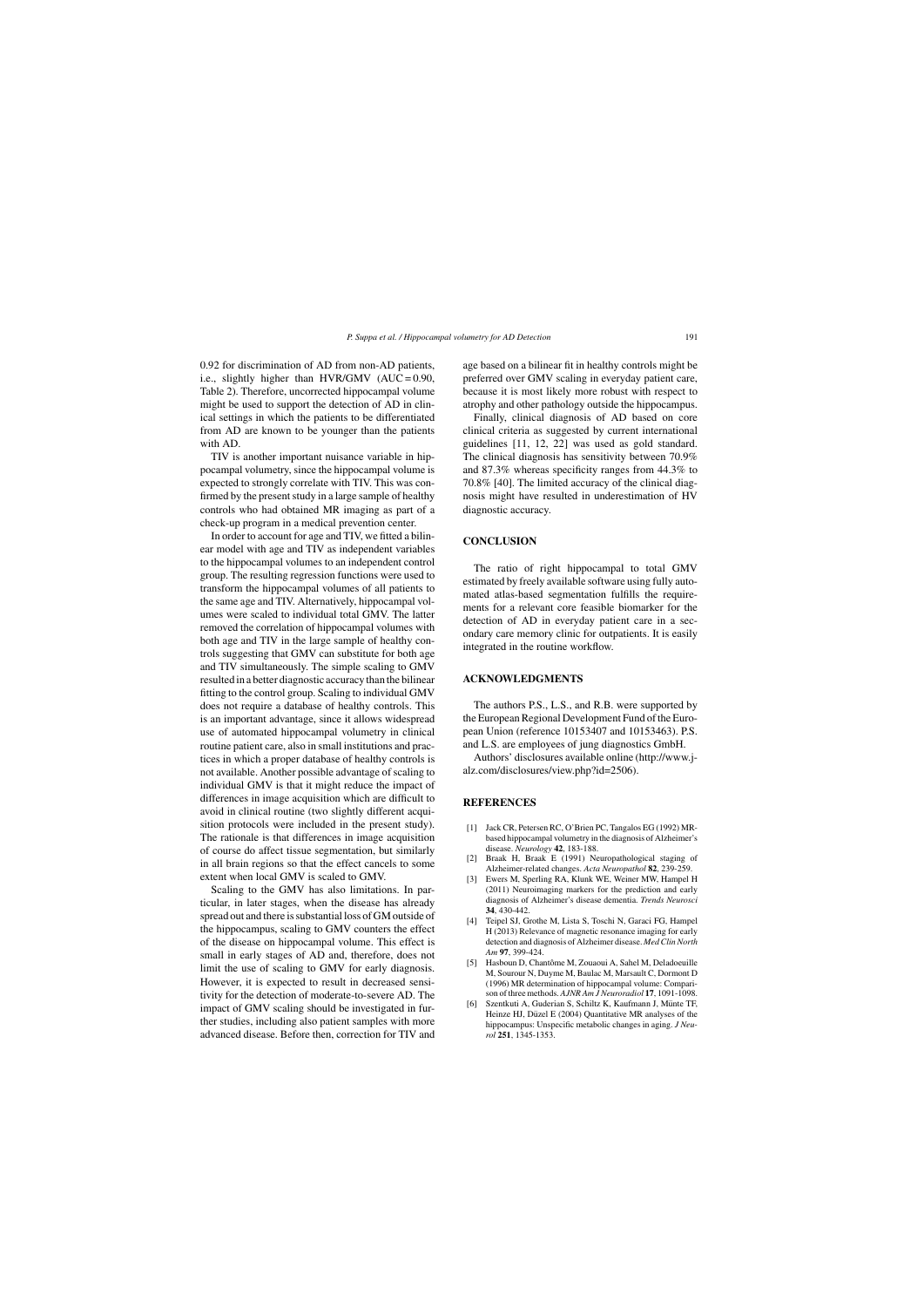- [7] Testa C, Laakso MP, Sabattoli F, Rossi R, Beltramello A, Soininen H, Frisoni GB (2004) A comparison between the accuracy of voxel-based morphometry and hippocampal volumetry in Alzheimer's disease. *J Magn Reson Imaging* **19**, 274-282.
- [8] Geuze E, Vermetten E, Bremner JD (2005) MR-based *in vivo* hippocampal volumetrics: 1. Review of methodologies currently employed. *Mol Psychiatry* **10**, 147-159.
- [9] den Heijer T, van der Lijn F, Koudstaal PJ, Hofman A, van der Lugt A, Krestin GP, Niessen WJ, Breteler MM (2010) A 10-year follow-up of hippocampal volume on magnetic resonance imaging in early dementia and cognitive decline. *Brain* **133**, 1163-1172.
- [10] Frisoni GB, Hampel H, O'Brien JT, Ritchie K, Winblad B (2011) Revised criteria for Alzheimer's disease: What are the lessons for clinicians? *Lancet Neurol* **10**, 598-601.
- [11] Albert MS, DeKosky ST, Dickson D, Dubois B, Feldman HH, Fox NC, Gamst A, Holtzman DM, Jagust WJ, Petersen RC, Snyder PJ, Carrillo MC, Thies B, Phelps CH (2011) The diagnosis of mild cognitive impairment due to Alzheimer's disease: Recommendations from the National Institute on Aging-Alzheimer's Association workgroups on diagnostic guidelines for Alzheimer's disease. *Alzheimers Dement* **7**, 270-279.
- [12] McKhann GM, Knopman DS, Chertkow H, Hyman BT, Jack CR Jr, Kawas CH, Klunk WE, Koroshetz WJ, Manly JJ, Mayeux R, Mohs RC, Morris JC, Rossor MN, Scheltens P, Carrillo MC, Thies B, Weintraub S, Phelps CH (2011) The diagnosis of dementia due to Alzheimer's disease: Recommendations from the National Institute on Aging-Alzheimer's Association workgroups on diagnostic guidelines for Alzheimer's disease. *Alzheimers Dement* **7**, 263-269.
- [13] Scheltens P, Leys D, Barkhof F, Huglo D, Weinstein HC, Vermersch P, Kuiper M, Steinling M, Wolters EC, Valk J (1992) Atrophy of medial temporal lobes on MRI in "probable" Alzheimer's disease and normal ageing: Diagnostic value and neuropsychological correlates. *J Neurol Neurosurg Psychiatry* **55**, 967-972.
- [14] Frisoni GB, Fox NC, Jack CR, Scheltens P, Thompson PM (2010) The clinical use of structural MRI in Alzheimer disease. *Nat Rev Neurol* **6**, 67-77.
- [15] Morra JH, Tu Z, Apostolova LG, Green AE, Avedissian C, Madsen SK, Parikshak N, Hua X, Toga AW, Jack CR, Weiner MW, Thompson PM, Alzheimer's Disease Neuroimaging, Initiative (2008) Validation of a fully automated 3D hippocampal segmentation method using subjects with Alzheimer's disease mild cognitive impairment, and elderly controls. *Neuroimage* **43**, 59-68.
- [16] Chupin M, Gérardin E, Cuingnet R, Boutet C, Lemieux L, Lehéricy S, Benali H, Garnero L, Colliot O, Alzheimer's Disease Neuroimaging, Initiative (2009) Fully automatic hippocampus segmentation and classification in Alzheimer's disease and mild cognitive impairment applied on data from ADNI. *Hippocampus* **19**, 579-587.
- [17] Kwak K, Yoon U, Lee DK, Kim GH, Seo SW, Na DL, Shim HJ, Lee JM (2013) Fully-automated approach to hippocampus segmentation using a graph-cuts algorithm combined with atlas-based segmentation and morphological opening. *Magn Reson Imaging* **31**, 1190-1196.
- [18] Firbank MJ, Barber R, Burton EJ, O'Brien JT (2008) Validation of a fully automated hippocampal segmentation method on patients with dementia. *Hum Brain Mapp* **29**, 1442-1449.
- [19] Carmichael OT, Aizenstein HA, Davis SW, Becker JT, Thompson PM, Meltzer CC, Liu Y (2005) Atlas-based hip-

pocampus segmentation in Alzheimer's disease and mild cognitive impairment. *Neuroimage* **27**, 979-990.

- [20] Jack CR Jr, Barkhof F, Bernstein MA, Cantillon M, Cole PE, Decarli C, Dubois B, Duchesne S, Fox NC, Frisoni GB, Hampel H, Hill DL, Johnson K, Mangin JF, Scheltens P, Schwarz AJ, Sperling R, Suhy J, Thompson PM, Weiner M, Foster NL (2011) Steps to standardization and validation of hippocampal volumetry as a biomarker in clinical trials and diagnostic criterion for Alzheimer's disease. *Alzheimers Dement* **7**, 474- 485.
- [21] Winblad B, Palmer K, Kivipelto M, Jelic V, Fratiglioni L, Wahlund LO, Nordberg A, Bäckman L, Albert M, Almkvist O, Arai H, Basun H, Blennow K, de Leon M, DeCarli C, Erkinjuntti T, Giacobini E, Graff C, Hardy J, Jack C, Jorm A, Ritchie K, van Duijn C, Visser P, Petersen RC (2004) Mild cognitive impairment–beyond controversies, towards a consensus: Report of the International Working Group on Mild Cognitive Impairment. *J Intern Med* **256**, 240-246.
- [22] Dubois B, Feldman HH, Jacova C, Dekosky ST, Barberger-Gateau P, Cummings J, Delacourte A, Galasko D, Gauthier S, Jicha G, Meguro K, O'brien J, Pasquier F, Robert P, Rossor M, Salloway S, Stern Y, Visser PJ, Scheltens P (2007) Research criteria for the diagnosis of Alzheimer's disease: Revising the NINCDS-ADRDA criteria. *Lancet Neurol* **6**, 734-746.
- [23] Petersen RC (2004) Mild cognitive impairment as a diagnostic entity. *J Intern Med* **256**, 183-194.
- [24] Petersen RC, Smith GE, Waring SC, Ivnik RJ, Tangalos EG, Kokmen E (1999) Mild cognitive impairment: Clinical characterization and outcome. *Arch Neurol* **56**, 303-308.
- [25] Ashburner J, Friston KJ (2005) Unified segmentation. *Neuroimage* **26**, 839-851.
- [26] Lemaitre H, Crivello F, Grassiot B, Alperovitch A, Tzourio C, Mazoyer B (2005) Age- and sex-related effects on the neuroanatomy of healthy elderly. *Neuroimage* **26**, 900-911.
- [27] Arlt S, Buchert R, Spies L, Eichenlaub M, Lehmbeck JT, Jahn H (2013) Association between fully automated MRI-based volumetry of different brain regions and neuropsychological test performance in patients with amnestic mild cognitive impairment and Alzheimer's disease. *Eur Arch Psychiatry Clin Neurosci* **263**, 335-344.
- [28] Eickhoff SB, Stephan KE, Mohlberg H, Grefkes C, Fink GR, Amunts K, Zilles K (2005) A new SPM toolbox for combining probabilistic cytoarchitectonic maps and functional imaging data. *Neuroimage* **25**, 1325-1335.
- [29] Amunts K, Kedo O, Kindler M, Pieperhoff P, Mohlberg H, Shah NJ, Habel U, Schneider F, Zilles K (2005) Cytoarchitectonic mapping of the human amygdala, hippocampal region and entorhinal cortex: Intersubject variability and probability maps. *Anat Embryol (Berl)* **210**, 343-352.
- [30] DeLong ER, DeLong DM, Clarke-Pearson DL (1988) Comparing the areas under two or more correlated receiver operating characteristic curves: A nonparametric approach. *Biometrics* **44**, 837-845.
- [31] Robin X, Turck N, Hainard A, Tiberti N, Lisacek F, Sanchez JC, Muller M (2011) pROC: An open-source package for R and S+ to analyze and compare ROC curves. *BMC Bioinformatics* **12**, 77.
- [32] Fischl B, Salat DH, Busa E, Albert M, Dieterich M, Haselgrove C, van der Kouwe A, Killiany R, Kennedy D, Klaveness S, Montillo A, Makris N, Rosen B, Dale AM (2002) Whole brain segmentation: Automated labeling of neuroanatomical structures in the human brain. *Neuron* **33**, 341-355.
- [33] Clerx L, van Rossum IA, Burns L, Knol DL, Scheltens P, Verhey F, Aalten P, Lapuerta P, van de Pol L, van Schijndel R, de Jong R, Barkhof F, Wolz R, Rueckert D, Bocchetta